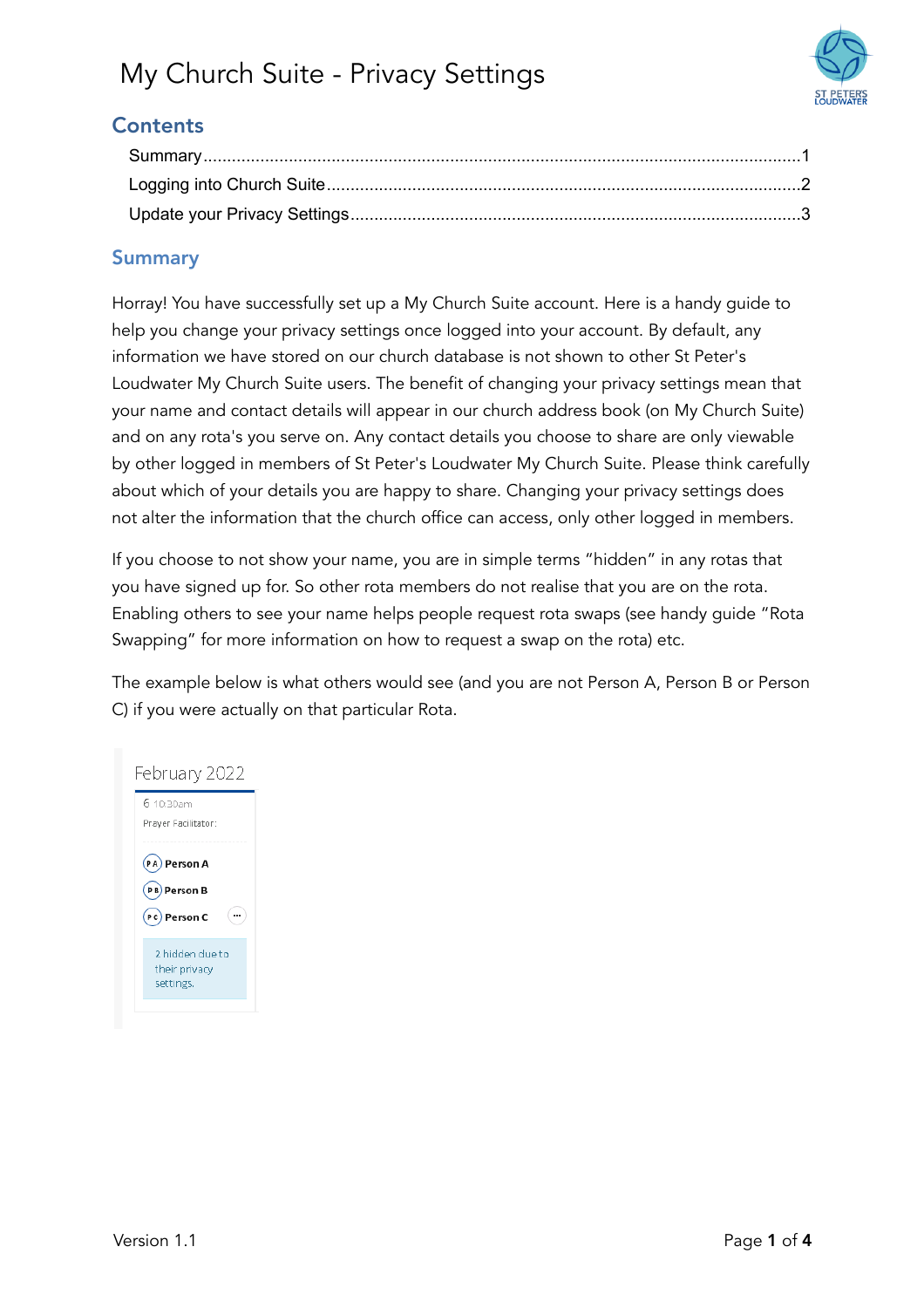

This process takes you through updating your Privacy Settings. Screenshots may be slightly different with the app on a smart phone, but the principals are the same (make use of "Menu" navigation if needed).

### <span id="page-1-0"></span>Logging into Church Suite

**Caution:** Do not click on the link below if you are already logged in to Church Suite – skip this and go to the next page.

<https://stpeterschurchloudwater.churchsuite.com/my>



#### Enter your email address

[It is possible that on returning to Church Suite that this step may get skipped]

| ST PETERS<br>LOUDWATER             |
|------------------------------------|
| St Peter's Loudwater               |
| Enter your password                |
| <b>Your Name</b><br>My ChurchSuite |
| Password                           |
| Next                               |
| Forgotten Password?                |
| Back                               |

Enter your password (Your Name should be displayed with the appropriate initials in blue circle). If your email address is not recognised, this could be that you have not previously been invited to register on Church Suite. Contact Alison (mailto: [Alison@loudwater.org](mailto:Alison@loudwater.org)) if this is the case.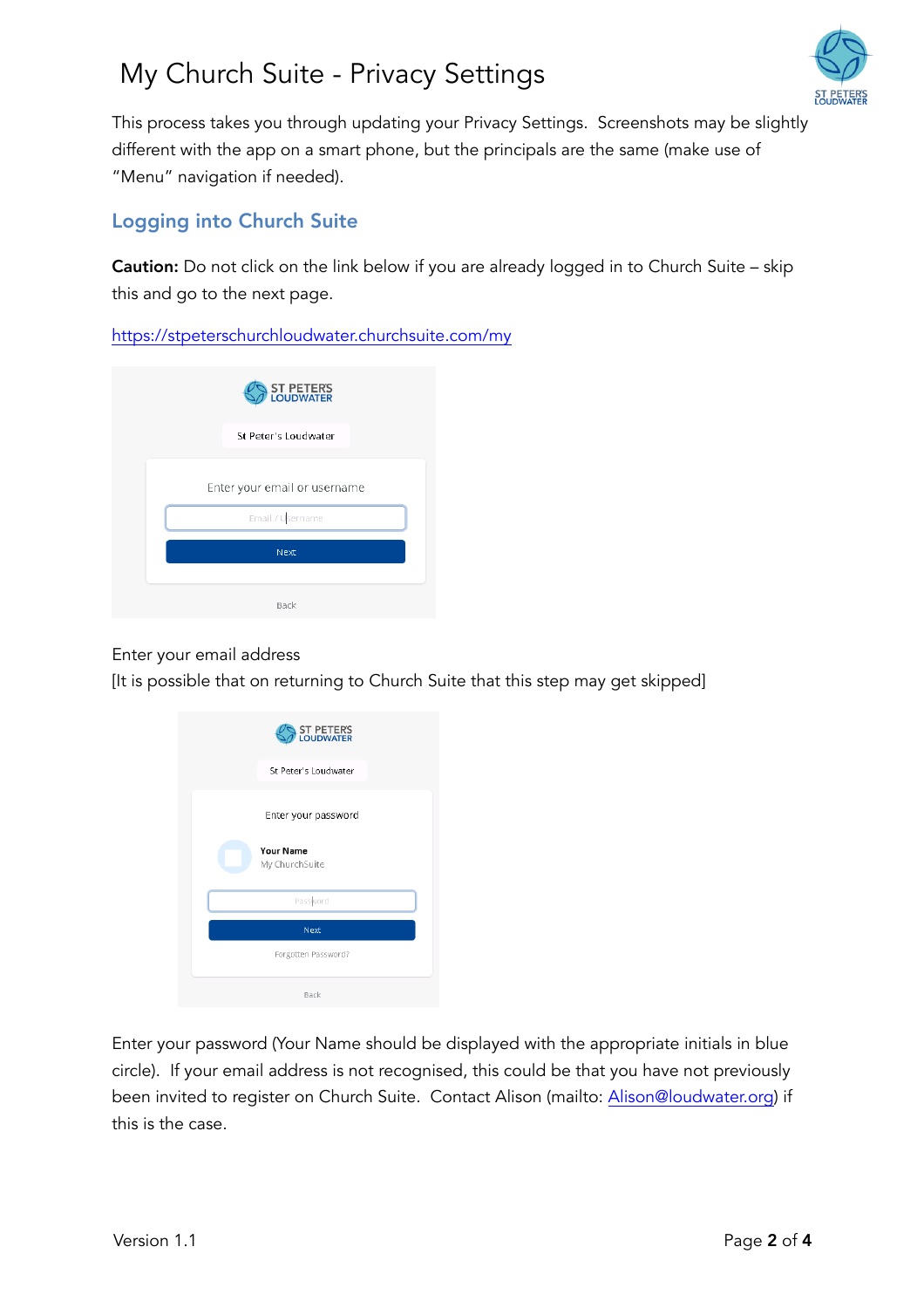

### <span id="page-2-0"></span>Update your Privacy Settings

| C<br>$\rightarrow$                                                      | ■ stpeterschurchloudwater.churchsuite.com/my                                                                                                                                                                                                                                     |  |  |  |  |  |  |  |
|-------------------------------------------------------------------------|----------------------------------------------------------------------------------------------------------------------------------------------------------------------------------------------------------------------------------------------------------------------------------|--|--|--|--|--|--|--|
|                                                                         | <b>ST PETERS</b><br><b>LOUDWATER</b>                                                                                                                                                                                                                                             |  |  |  |  |  |  |  |
| $\bullet$<br><b>Home</b><br>$\qquad \qquad \Box$<br>My<br>Communication | Welcome to St Peter's Loudwater My Church Suite!                                                                                                                                                                                                                                 |  |  |  |  |  |  |  |
| My Details                                                              | Here you'll be able to sign up and manage your availability on serving rotas. Access the church<br>address book and calendar. Book into future church events and courses. And keep your contact<br>details up to date so you don't miss a thing that is happening at St Peter's! |  |  |  |  |  |  |  |
| My Children                                                             |                                                                                                                                                                                                                                                                                  |  |  |  |  |  |  |  |
| 昂<br>My Events                                                          |                                                                                                                                                                                                                                                                                  |  |  |  |  |  |  |  |
| Groups<br>品                                                             |                                                                                                                                                                                                                                                                                  |  |  |  |  |  |  |  |
| My Rotas<br><del>€.</del>                                               |                                                                                                                                                                                                                                                                                  |  |  |  |  |  |  |  |
| Address Rook<br>京堂                                                      | <b>Featured Events</b>                                                                                                                                                                                                                                                           |  |  |  |  |  |  |  |

### Click on "My Details"

| stpeterschurchloudwater.churchsuite.com/my/details/edit<br>Α.<br>C |                      |                             |                                                                       |  |  |
|--------------------------------------------------------------------|----------------------|-----------------------------|-----------------------------------------------------------------------|--|--|
|                                                                    |                      |                             | <b>ST PETEI</b><br>LOUDWAT                                            |  |  |
| A                                                                  | Home                 | <b>Your Name</b>            |                                                                       |  |  |
| o                                                                  | My.<br>Communication |                             |                                                                       |  |  |
| I                                                                  | My Details           | Details<br>Privacy<br>Login | Communication                                                         |  |  |
| Ϋ                                                                  | My Children          |                             |                                                                       |  |  |
| 的                                                                  | My Events            |                             |                                                                       |  |  |
| 品                                                                  | Groups               |                             |                                                                       |  |  |
| the set                                                            | My Rotas             |                             |                                                                       |  |  |
| 栏                                                                  | Address Book         |                             | $\mathcal{O}_{\mathcal{M}_{\mathcal{M}_{\mathcal{M}_{\mathcal{M}}}}}$ |  |  |
| ŵ                                                                  | Website              |                             |                                                                       |  |  |

Click on "Privacy"